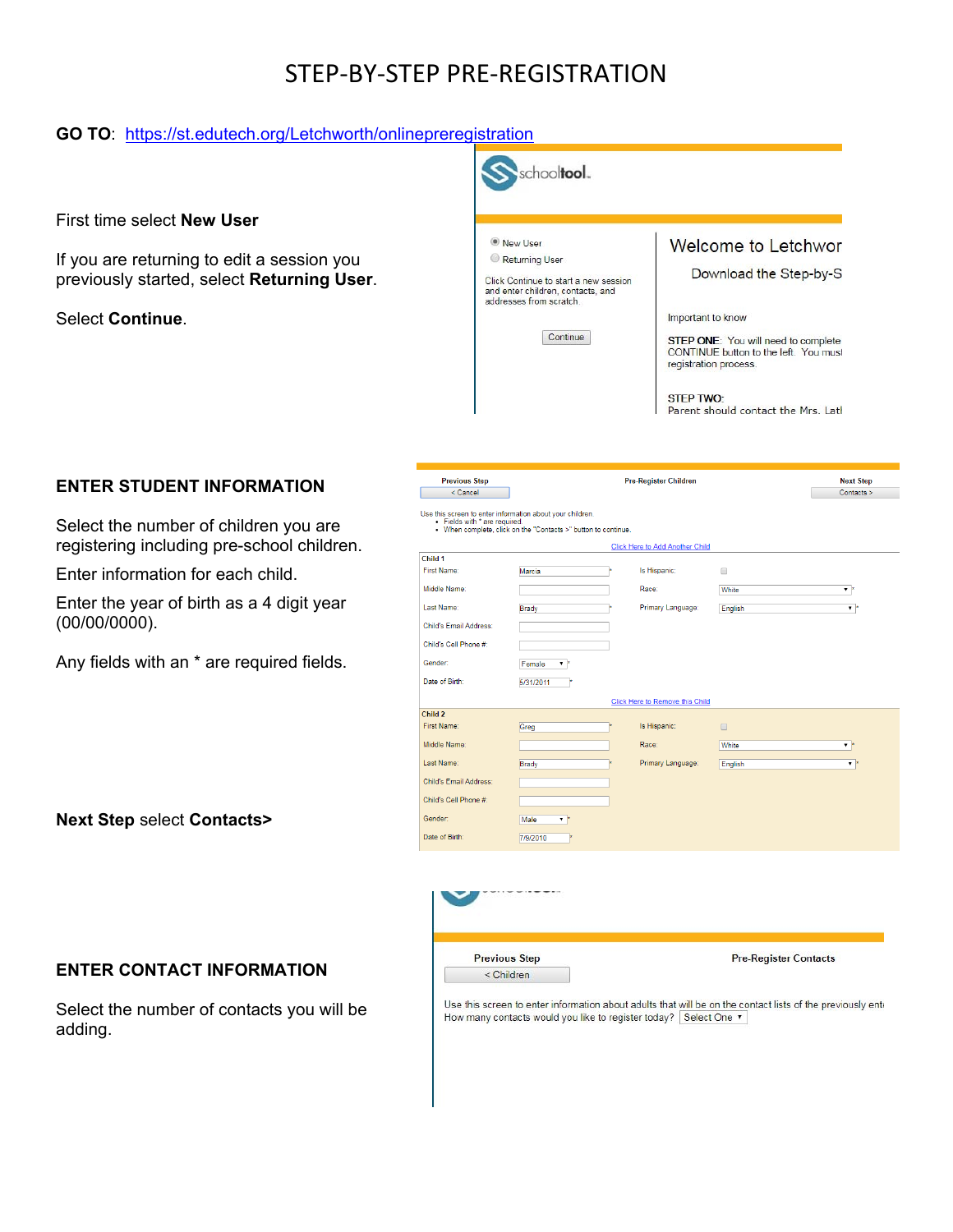| <b>Previous Step</b><br>< Children |                                                                                                                                                                                                                                 | <b>Pre-Register Contacts</b>                                                                                            | Relationship                                        |
|------------------------------------|---------------------------------------------------------------------------------------------------------------------------------------------------------------------------------------------------------------------------------|-------------------------------------------------------------------------------------------------------------------------|-----------------------------------------------------|
| • Fields with * are required.      |                                                                                                                                                                                                                                 | Use this screen to enter information about adults that will be on the contact lists of the previously entered children. |                                                     |
|                                    | • When complete, click on the "Relationships >" button to continue.                                                                                                                                                             |                                                                                                                         |                                                     |
|                                    |                                                                                                                                                                                                                                 | <b>Click Here to Add Another Contact</b>                                                                                |                                                     |
| <b>Contact 1</b><br>Salutation:    | Select One                                                                                                                                                                                                                      | <b>Email Address:</b>                                                                                                   | cbrady@gmail.com                                    |
| First Name:                        | Carol                                                                                                                                                                                                                           | Cell Phone #:                                                                                                           | 555-867-5309                                        |
| Middle Name:                       |                                                                                                                                                                                                                                 | Work Phone #:                                                                                                           |                                                     |
|                                    |                                                                                                                                                                                                                                 |                                                                                                                         |                                                     |
| Last Name:                         | <b>Brady</b>                                                                                                                                                                                                                    | Work Phone # Ext:                                                                                                       |                                                     |
| Gender:                            | Female<br>$\mathbf{v}$                                                                                                                                                                                                          | Work Phone # Is Listed:                                                                                                 | $\overline{\mathcal{L}}$                            |
|                                    |                                                                                                                                                                                                                                 | Click Here to Remove this Contact                                                                                       |                                                     |
| <b>Contact 2</b><br>Salutation:    |                                                                                                                                                                                                                                 | Email Address:                                                                                                          |                                                     |
|                                    | Select One                                                                                                                                                                                                                      |                                                                                                                         | mbrady@gmail.com                                    |
| First Name:                        | Mike                                                                                                                                                                                                                            | Cell Phone #:                                                                                                           | 555-606-0842                                        |
| Middle Name:                       |                                                                                                                                                                                                                                 | Work Phone #:                                                                                                           | 555-333-1212                                        |
| Last Name:                         | Brady                                                                                                                                                                                                                           | Work Phone # Ext:                                                                                                       | 732                                                 |
| Gender:                            | Male<br>$\overline{\phantom{a}}$                                                                                                                                                                                                | Work Phone # Is Listed:                                                                                                 | $\sqrt{2}$                                          |
|                                    |                                                                                                                                                                                                                                 |                                                                                                                         |                                                     |
| schooltool.                        |                                                                                                                                                                                                                                 | Click Here to Remove this Contact                                                                                       |                                                     |
|                                    |                                                                                                                                                                                                                                 |                                                                                                                         | schooltool                                          |
| <b>Previous Step</b><br>< Contacts |                                                                                                                                                                                                                                 | <b>Relationships</b>                                                                                                    |                                                     |
| • Fields with * are required.      | Use this screen to enter information that describes how each contact is related to each child.<br>• Children are assumed to live with their primary contact.<br>• When complete, click on the "Addresses >" button to continue. | . Contacts must have a relationship to the child if they are a primary contact, receive mail or have pickup rights.     |                                                     |
|                                    | Marcia Brady' (primary contact i) Carol Brady ▼ *                                                                                                                                                                               |                                                                                                                         |                                                     |
|                                    | Carol Brady is his/ner Mother<br>Comments:                                                                                                                                                                                      | $\pmb{\mathrm{v}}$                                                                                                      | Receives Mail                                       |
|                                    |                                                                                                                                                                                                                                 |                                                                                                                         | <b>Next Step</b><br>Addresses ><br>Can Pickep Child |
|                                    | Mike Brady is his/ <b>Mer</b> Father                                                                                                                                                                                            | ۷                                                                                                                       | Receives Mail                                       |
|                                    | Comments.                                                                                                                                                                                                                       |                                                                                                                         |                                                     |
|                                    |                                                                                                                                                                                                                                 |                                                                                                                         |                                                     |
|                                    | Greg Brady's primary contact is Mike Brady v <sup>*</sup>                                                                                                                                                                       |                                                                                                                         |                                                     |
|                                    | Carol Brady is his/her Mother<br>Comments:                                                                                                                                                                                      | $\pmb{\mathrm{v}}$                                                                                                      | Receives Mail                                       |
|                                    |                                                                                                                                                                                                                                 |                                                                                                                         | Can Pickep Child<br>Can Piekup Child                |
|                                    |                                                                                                                                                                                                                                 |                                                                                                                         |                                                     |
|                                    | Mike Brady is his/ner Father<br>Comments:                                                                                                                                                                                       | ۷.                                                                                                                      | Receives Mail<br>Can Pickup Child                   |

Enter information about each ad

#### **Next Step** click **Relationships>**

# **ENTER RELATIONSHIPS**

Select the **Primary Contact** 

Select the Student's relationship contact.

Check/Uncheck for Mail and Pic

Repeat for each child.

.

**Next Step** click **Addresses>**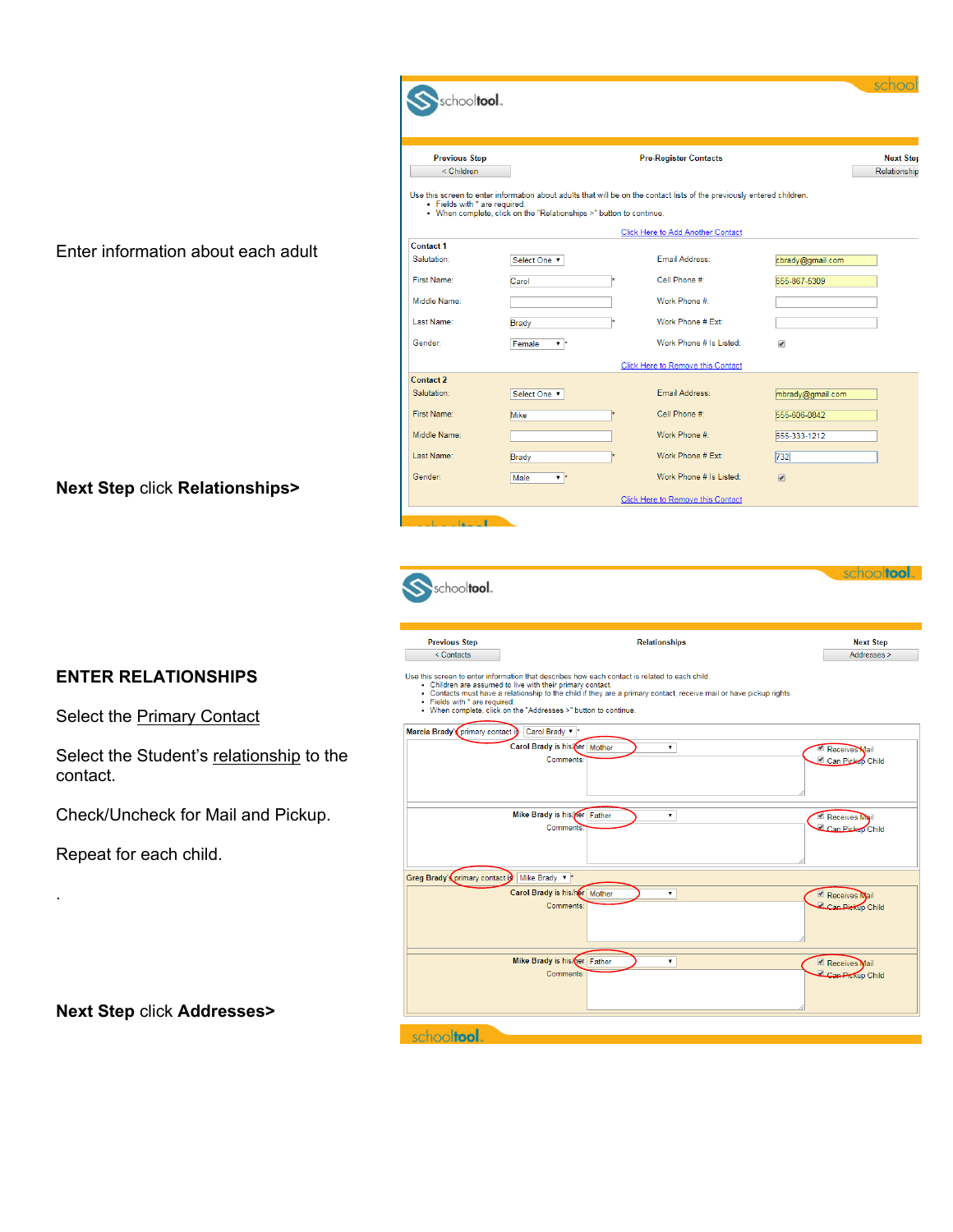#### **ENTER ADDRESS INFORMATION**

Enter an address for each contact if they **do not** live together.

| City: Gainesville                                |                                    | State: |
|--------------------------------------------------|------------------------------------|--------|
| Home Phone #:                                    | Is Listed:<br>$\blacktriangledown$ |        |
| <b>Mike Brady</b>                                |                                    |        |
| $\bigcirc$ Same address as another contact       |                                    |        |
| <b>Enter a new address and home phone number</b> |                                    |        |
| C Enter a new home phone number only             |                                    |        |
| House #: 200<br>Street: Elm Avenue               |                                    |        |
| Line 2:                                          |                                    |        |
| City: Warsaw                                     |                                    | State: |
| Home Phone #:                                    | Is Listed:<br>$\sqrt{2}$           |        |
|                                                  |                                    |        |
| <b>Itool</b><br>SC                               |                                    |        |
|                                                  |                                    |        |
|                                                  |                                    |        |
|                                                  |                                    |        |
|                                                  |                                    |        |
|                                                  |                                    |        |
| <b>Previous Step</b>                             | <b>Residence Addresses</b>         |        |

**Previous Step** 

<Relationships

**Carol Brady** 

· Fields with \* are required.

 $\bigcirc$  Same address as another contact Enter a new address and home phone number  $\bigcirc$  Enter a new home phone number only House #: 11222

Line 2:  $\sqrt{ }$ 

Use this screen to enter an address for each contact.

. When complete, click on the "Additional Info >" button to continue.

**If the contacts live together**, enter address information for the first contact, click on **Same address as another contact** and then select the contact.

**OR** 

Use this screen to enter an address for each contact.

- · Every contact must have an address and/or home phone number.
- . If multiple contacts live at the same address, use the "Same address as another contact" option.
- · Fields with \* are required.

< Relationships

. When complete, click on the "Additional Info >" button to continue.

| <b>Carol Diauy</b>                                 |           |         |  |
|----------------------------------------------------|-----------|---------|--|
| $\bigcirc$ Same address as another contact         |           |         |  |
| <b>Enter a new address and home phone number</b>   |           |         |  |
| $\circ$ Enter a new home phone number only         |           |         |  |
| House #: 11222<br>Street:<br><b>Dilling Street</b> |           | Unit #: |  |
| Line 2:                                            |           |         |  |
| State:<br>City: Gainesville<br>$NY \rightarrow$    | Zip Code: | 14066   |  |
| Home Phone #:<br>Is Listed:<br>✔                   |           |         |  |
| <b>Mike Brady</b>                                  |           |         |  |
| Carol Brady v<br>Same address as another contact   |           |         |  |
| $\circ$ Enter a new address and home phone number  |           |         |  |
| $\circ$ Enter a new home phone number only         |           |         |  |

**Residence Addresses** 

State: NY \*\*

 $NY$   $\rightarrow$ 

• Every contact must have an address and/or home phone number.<br>• If multiple contacts live at the same address, use the "Same address as another contact" option.

Street: Dilling Street

**Next Step** 

Additional Info >

Unit #:

14066

Unit #:

14569

**Next Step** Additional Info >

Zip Code:

Zip Code:

**Next Step** click **Additional Info>**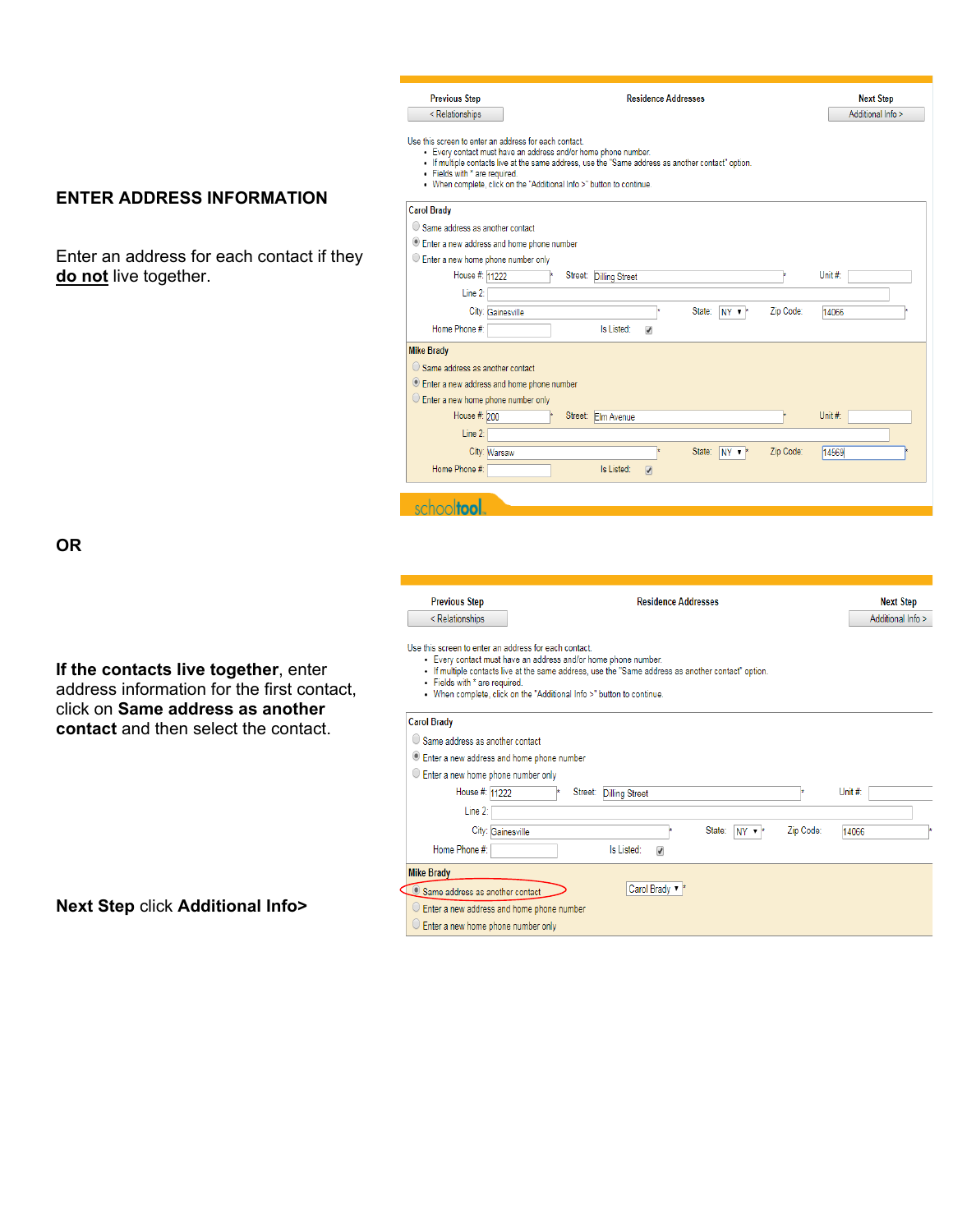| <b>ADDITIONAL INFO</b>                     |                                                                                                                                                                                                |                                                                                                                                                                                                                                    |  |  |
|--------------------------------------------|------------------------------------------------------------------------------------------------------------------------------------------------------------------------------------------------|------------------------------------------------------------------------------------------------------------------------------------------------------------------------------------------------------------------------------------|--|--|
| <b>Select Required Pre-registration</b>    | <b>Previous Step</b>                                                                                                                                                                           | <b>Additional Info</b>                                                                                                                                                                                                             |  |  |
| Information box. (Do this for each child.) | < Address<br>Use this screen to enter additional information requested by the district.<br>• Fields with * are required.<br>• When complete, click on the "Contact Info >" button to continue. |                                                                                                                                                                                                                                    |  |  |
|                                            | <b>Additional Information for Marcia Brady</b>                                                                                                                                                 |                                                                                                                                                                                                                                    |  |  |
|                                            | Required Pre-registration Information                                                                                                                                                          |                                                                                                                                                                                                                                    |  |  |
|                                            | <b>Required Pre-registration Information</b>                                                                                                                                                   |                                                                                                                                                                                                                                    |  |  |
| Complete all information if applicable.    | IEP or Extra Needs?:<br>$NO$ $\blacktriangleright$ $\blacktriangleright$                                                                                                                       |                                                                                                                                                                                                                                    |  |  |
|                                            | Medicaid Eligible?:                                                                                                                                                                            |                                                                                                                                                                                                                                    |  |  |
|                                            | $NO \rvert^*$                                                                                                                                                                                  |                                                                                                                                                                                                                                    |  |  |
|                                            | CIN#                                                                                                                                                                                           |                                                                                                                                                                                                                                    |  |  |
|                                            | Is the child or family claiming immigrant status?:<br>$NO$ $\blacktriangledown$ $ $ *                                                                                                          |                                                                                                                                                                                                                                    |  |  |
|                                            | write?:                                                                                                                                                                                        | If YES, what language is the primary language spoken in the home, spoken to the children, the children underst                                                                                                                     |  |  |
|                                            |                                                                                                                                                                                                |                                                                                                                                                                                                                                    |  |  |
|                                            | Are there custody papers we need to have on file?:<br>$NO \times$                                                                                                                              |                                                                                                                                                                                                                                    |  |  |
|                                            | If YES, please bring copies with you when you come to school to officially enroll the student.:                                                                                                |                                                                                                                                                                                                                                    |  |  |
|                                            |                                                                                                                                                                                                | Residency Questionnaire: This will help determine what services you or your child may be able to receive under<br>who are protected under the Act are entitled to immediate enrollment in school even if they don't have the docur |  |  |
|                                            | transportation and other services.                                                                                                                                                             | of residency, school records, immunization records, or birth certificate. Students who are protected under the Ac                                                                                                                  |  |  |
|                                            | Is the student in permanent housing:<br>$NO \cdot$                                                                                                                                             |                                                                                                                                                                                                                                    |  |  |
|                                            | If NO, where is the student living?:                                                                                                                                                           |                                                                                                                                                                                                                                    |  |  |
|                                            | Select one from the list<br>$\mathbf{v}$ $\mathbf{r}$                                                                                                                                          |                                                                                                                                                                                                                                    |  |  |

ı